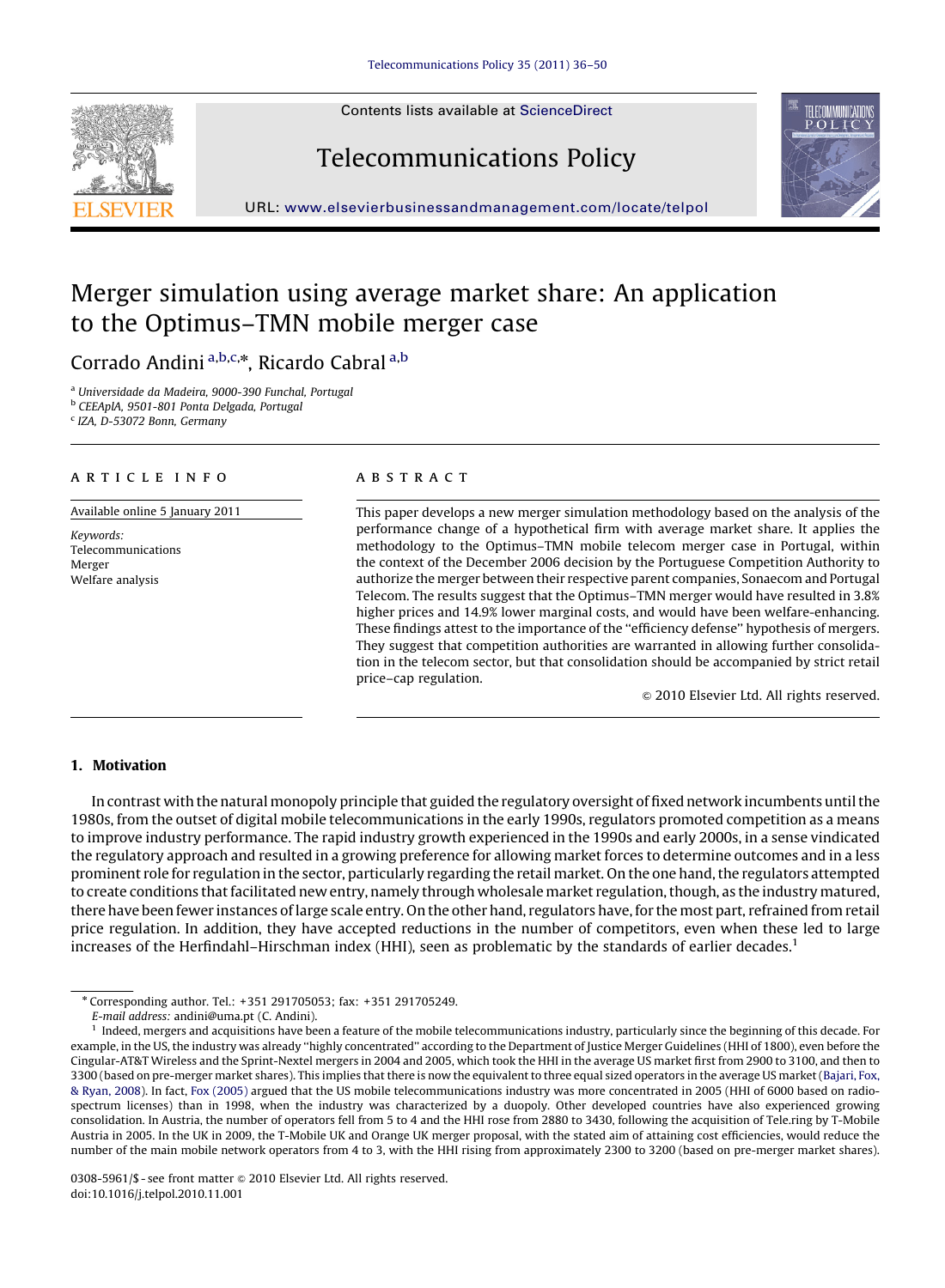However, mobile telecommunication mergers pose a challenge to the prevalent regulatory policy, since there is an inherent contradiction in relying on competition to ensure efficient outcomes while simultaneously allowing further industry consolidation.

Merging parties typically argue that merger proposals are driven by efficiency gains and by quality improvements that benefit consumers, such as expanded network coverage or the ability to invest in better technology. Nonetheless, these claims should be seen with some skepticism: after all, merger proposals are subject to regulatory review and approval. Merger regulations in the US and in the EU prohibit mergers that result in impediments to "effective competition". Therefore, it can hardly be expected that merger parties put forward a merger rationale based on market power claims.

Enhanced efficiency and quality are outcomes that are acceptable and desirable from a policy maker perspective. [Williamson \(1968\)](#page--1-0) was the first to argue that antitrust authorities should account for efficiency gains in evaluating mergers, and should be careful in disallowing mergers even with modest efficiency gains. Moreover, a large body of literature argues that mergers are, to a large extent, driven by efficiency gains [\(Farrel & Shapiro, 1990; Levin, 1990; Salant, Switzer,](#page--1-0) & [Reynolds,](#page--1-0) [1983](#page--1-0)). Regulators, on the other hand, will be concerned and likely oppose the merger if the rationale for the merger lies in increased market power (and higher prices). Indeed, merger regulations tend to focus on the effect of mergers on ''effective competition'' and on prices, and only recently have started to take into account efficiency gains. For example, only starting with the 1997 revision of the DoJ–FTC Horizontal Merger Guidelines, were parties "invited" to offer efficiency claims, and prior to that date antitrust agencies and courts rejected efficiencies as a positive factor [\(Parisi, 2009](#page--1-0)). In the European Union, a provision to take into account efficiencies in merger cases was only adopted as part of the 2004 EC Merger Regulation reforms ([Parisi, 2009\)](#page--1-0).

To the best of the authors' knowledge, in recent years, there has not been (in western countries) a single instance of a mobile telecommunications merger proposal that failed to be authorized by the regulatory authority. While one should be careful about generalizations, given the latitude of remedies imposed to authorize these mergers, these decisions can be interpreted as indicating that regulators do not consider the market power effects of the merger significant nor do they see ''impediments to effective competition''.

In addition, to the extent that the ''efficiency defense'' is explicitly or implicitly taken into consideration, these decisions suggest regulators at least partly agree with the efficiency gains and quality improvement claims put forward by merging parties ([Williamson, 1968](#page--1-0)).

This discussion gives rise to three questions. First, is mobile industry consolidation driven by efficiency gains or added market power? Second, are regulators warranted in authorizing further mergers in this industry? Third, what are the implications for the regulatory approach of the sector?

If industry consolidation is driven by efficiency gains, then regulators may be warranted in authorizing further mergers. However, increasing efficiency may suggest that the industry is a natural monopoly, in which case it would have to be regulated as such. Among other things, this suggests some type of retail price regulation would be required. Thus, if mergers are driven by efficiency gains, then the regulatory approach towards the sector may have to be revisited.

On the other hand, if mergers are driven foremost by market power gains, they are prohibited under current merger laws. In that case, regulators are not warranted in authorizing further mergers and the industry's merger review process may have to be rethought.

In order to address these questions, this article uses an international dataset of mobile operators and analyzes the December 2006 decision by the Portuguese Competition Authority (hereafter PCA) to authorize the  $\epsilon$ 10.5 bn (later revised to  $f(11.6)$  bn) merger offer of Sonaecom for Portugal Telecom (PT). The decision was (and still is) interesting because it authorized the creation of a duopoly in three of the relevant markets associated with the mobile network<sup>2</sup> subsidiaries of the two groups, Optimus and TMN, respectively, with a combined 2006 subscriber market share of approximately 64%. It would have resulted in an increase of Portugal's mobile communications market HHI from approximately 3650 to 5400 (based on pre-merger market shares). In defense of the merger, Sonaecom claimed that the Optimus–TMN merger would result in substantial efficiency gains and no price effects due to existing "market conditions" (Autoridade da Concorrência, 2006a).

The merger proposal was considered hostile by the targeted group, PT, owner of TMN. After an one-year long merger process, the PT shareholders rejected a motion to change the bylaws regarding voting restrictions and, as a result, the merger failed. Nonetheless, the PCA decision provides an interesting and unique test case for evaluating the ''efficiency defense'' of the mobile telecommunications industry consolidation process ([Williamson, 1968](#page--1-0)). It is the only known instance where a duopoly would have resulted from an authorized merger.

This paper makes two main contributions. First, by providing evidence that increased market concentration, measured by the average market share, results in higher average industry efficiency, and by applying these results to show that the Optimus–TMN merger would have been both efficiency and welfare enhancing, the paper provides part support, on ''efficiency defense'' grounds, for the past regulatory policy stance of allowing further industry consolidation. On the other hand, by finding that increases in market concentration result in higher retail prices, the paper suggests that retail price–cap merger remedies are warranted.

 $2\,$  The decision was based on the analysis of the effect of the merger on 46 relevant markets, but this paper focuses only on the impact that the Optimus– TMN merger would have had on the performance of the Portuguese mobile-voice communications market. Mobile-voice communications represented approximately 80% of the  $\epsilon$ 3bn mobile telecommunications industry or approximately 33% of the overall  $\epsilon$ 7.3bn electronic telecommunications industry in Portugal in 2004.